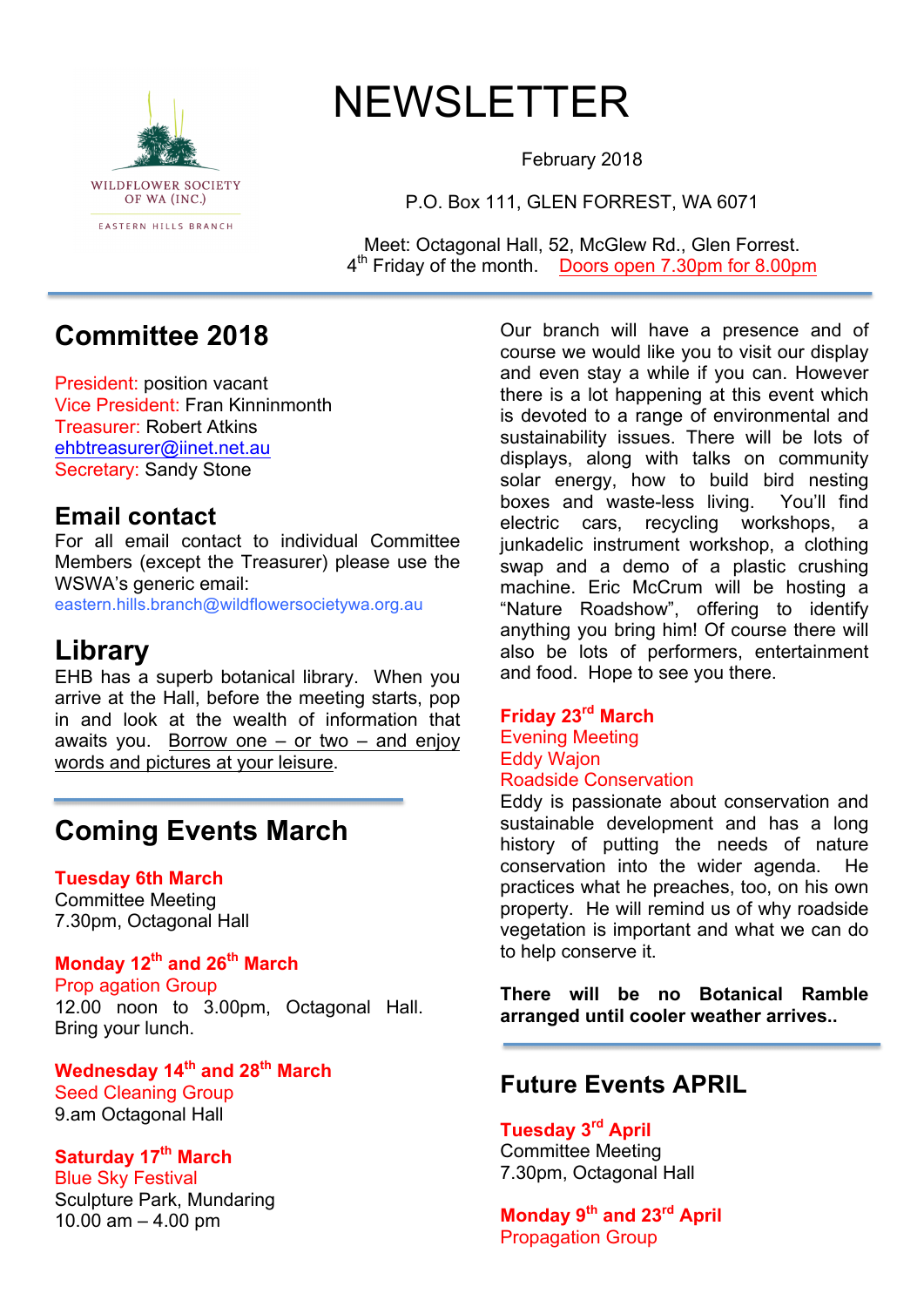12.00 noon to 3.00pm, Octagonal Hall. Bring your lunch.

**Wednesday 11th and 25th April** Seed Cleaning Group

9am: Octagonal Hall

#### **Monday 16th April**

Garden Busy Bee

9.00am The garden will need to be tidied up ready for the Plant Sale on the  $17<sup>th</sup>$  of May. Put the date in your diary and come and help.

#### **Friday 27th April**

Evening Meeting Ken Atkins "Conservation of Threatened Flora – Legislation, Policy and Practice"

Western Australia is well known as a centre for flora diversity, with the south-west being recognised as a world biodiversity hotspot. To qualify as a biodiversity hotspot, the area has to have a high level of flora endemism, but also have been subject to a high level of habitat loss. To maintain the flora diversity of WA we need to have effective biodiversity legislation, practical policies and effective flora conservation practices. Ken will present information on the existing, but dated, legislative protection currently in operation in WA and the policies that have been developed to make this legislation work for flora conservation. He will also present the new Biodiversity Conservation Act 2016 and explain the changes to legislation for flora conservation, and how this will improve our capacity to conserve the State's flora. Examples will be given of some of the flora conservation practices that are being undertaken in Western Australia to try and reverse the impacts of the range of threatening processes impacting our flora.

#### Date to be arranged **Library Morning Tea**

The Library contains files and boxes of archival material that is all taking up storage space, but is never looked at. It is necessary to decide what to do with these materials. The Librarian, Fran Kininmonth, is going to organise a morning tea, sometime in April, to make a decision. If you are interested in the historical

background of the Eastern Hills Branch, please contact Fran to offer your help. It would be a shame to lose important materials for want of knowing why they are important. Contact: Frankininmonth2004@yahoo.com.au

# **Future Events, MAY**

## **Plant Sale 2018**

**Saturday 12th May (9.00am -2.00pm)** Octagonal Hall Please put this date in your diary.

#### **Growers**

- **Is there anyone growing for the first time??** If so, please contact Janet Atkins 9295 2954 or atkinsrj@ iinet.net.au
- •
- Sunday  $1^{st}$  April for preliminary plant lists
- Sunday 22<sup>nd</sup> April for final plant lists
- These can be sent to both
- Janet Atkins atkinsri@iinet.net.au and Mitzi Wehlack (for the catalogue and signage) sangrila@primus.com.au

#### **All Members**

• **Friday 11th May – Set Up Day** 8.00am -10.00am – Setting out benches and last minute yard tidy up 10.00am -3.00pm – Grower delivery of plants 3.00pm –dark- Sorting of plants on benches

• **Saturday 12th May – Sale Day**

8.00am-9.00am – final placement signage and tidy-up 9.00am-2.00pm SALE 2.00pm onwards –clean up Catering Coordinator Francesca Lebel

If you would like to be involved please contact Janet 92952954 or atkinsrj@iinet.net.au . I am about to set up rosters. There are tasks for everyone. We need plant sellers, cashiers, caterers, manual labourers and signage sorters etc. This is the main fundraiser for our Branch of the WFSoc with 40% of the earnings going to the Branch. The growers have been working hard all year (particularly over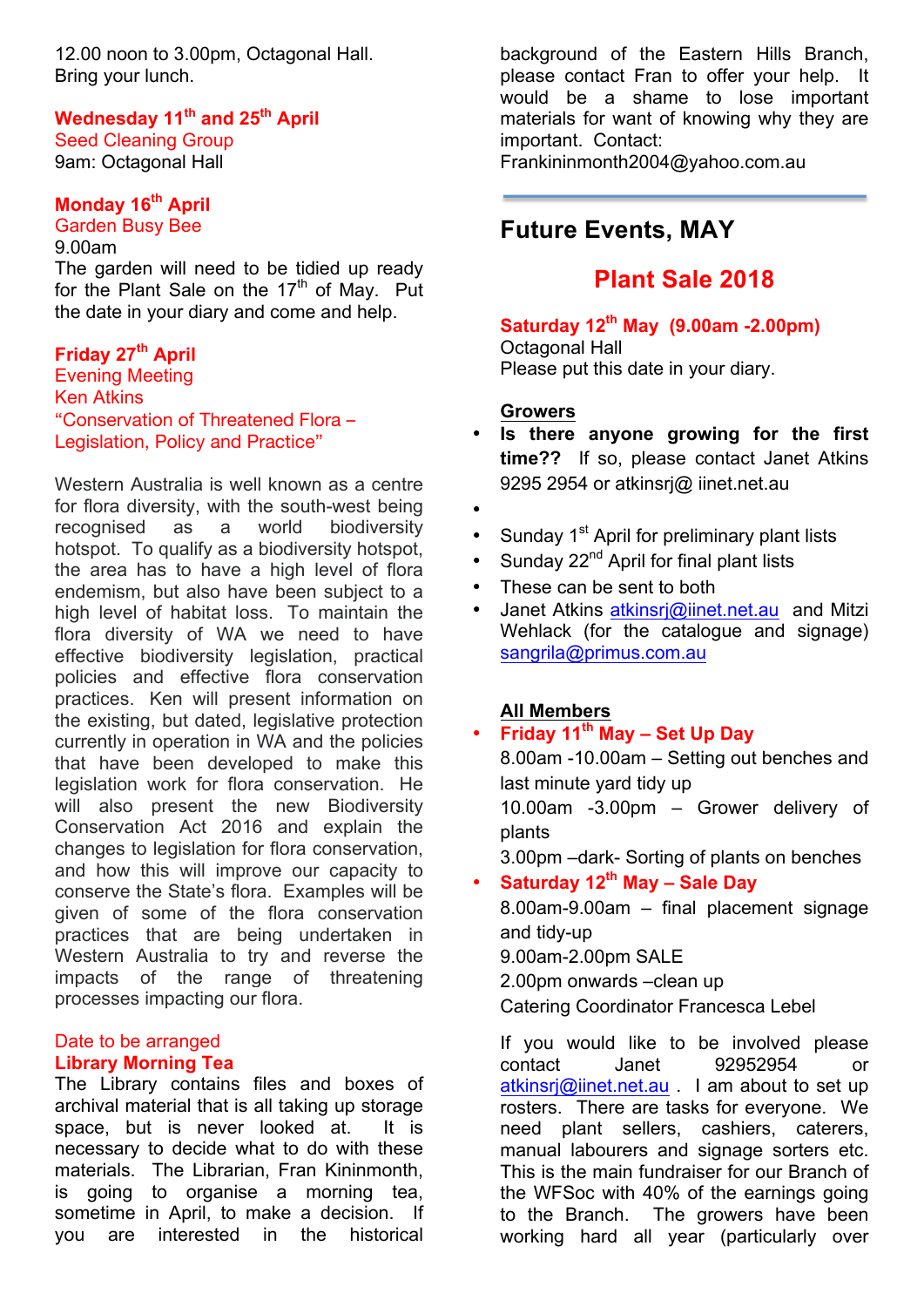summer). It is a fun couple of days and a good opportunity to get to know other members and learn a lot about our wonderful WA flora.

*Janet Atkins*

### **REPORTS**

#### **Friday 23rd February "Seaweeds of the West Coast" John Huisman**

This detailed and eye-opening talk started with John saying that he was a phycologist, a botanist who deals with algae, a word which seemed to be new to most of us. In fact, the whole talk was probably new to most of us!

 It seems that, throughout the history of European settlement of Australia, there have been very few people interested in the diversity and taxonomy of seaweeds. He illustrated his readings from historical papers with photos of seaweeds taken at Rottnest, and what a huge diversity they were! The one that intrigued me most was something that looked like a miniature Norfolk Island Pine – which, apparently, no longer grows at Rottnest, the sea must have cooled?

 Early taxonomists used morphological features for classification, but recent use of DNA sequencing has led to a vast increase in knowledge – and new species! John illustrated this with examples from his biological survey of the Pilbara and Kimberley coasts, undertaken in association with marine biologists from the WA Museum. He pointed out that the waters off the Kimberley are a very difficult environment to study, as there are huge tides, swirling currents and opaque muddy waters – as well as sharks, sea snakes and crocodiles. He described some of the extraordinary life cycles of red algae, emphasising how little we know about them. As an example, he showed a stiff, knobby, twiggy thing, which appears to be a red alga living symbiotically within a shell created by a sponge, with green alga living in the mucus on the outside of that … life takes some strange forms!

 John finished his talk by wishing that more people would take up the study of seaweeds, as they are beautiful and fascinating, and there is so much more to be learnt about them. However, to be able to do that, a person has, like a fish, to be prepared to swim underwater …!

 This was a very interesting talk, delivered with humour, that held everyone spellbound, realising that here was a branch of botany about which they knew almost nothing.

*Penny Hussey*

# **NEWS**

#### **Bush Workshops with the Educational Sub-Committee**

Following the success of our kids EXPO last year, and in keeping with our aims, the Educational Sub-Committee has decided to offer a modified workshop program to the metropolitan branches of the WFS between April and November. We will offer 2-3 workshops per branch per session, with 2-3 of us presenting on the day. These workshops are for children from 7-16. There will be at least two presenters for each workshop so we will divide the group into younger and older children if necessary. We will include a walk in each session.

 I've left a draft copy of our workshops with Fran. Please have a look at what we can offer and if you would like us to come up, please choose a day (Saturday or Sunday), and 2-3 workshops. We will rough out a 'Timetable of Events' so we don't clash with other groups such as the Nats Club.

 Our aim is to encourage younger people to take an interest in the bush and hopefully come to love and value it as we do and to inspire them take a role in its conservation.

 If our branch doesn't have enough young people who would be interested but is aware of other groups in the hills who would be benefit from these workshops, or if you have any questions, please contact me as below: Mob: 0421 351 468

Email: seas@iinet.net.au

*Amanda Spooner*

#### **BOOK REVIEW**

Title: "The Greening of Gondwana" Mary E. White.